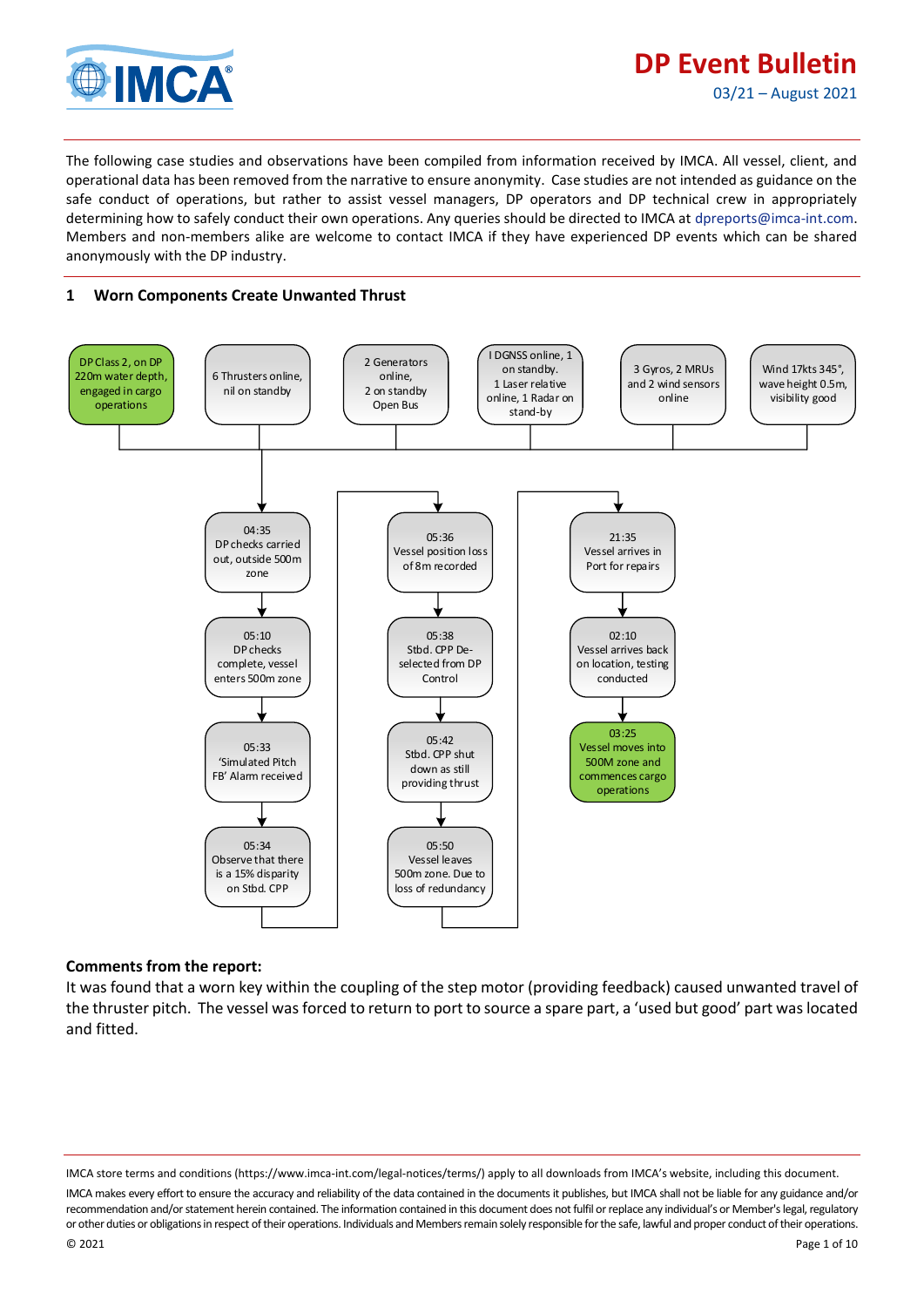### **Considerations of the IMCA Marine DP Committee from the above event:**

- 1. In most direct driven CPP systems there are some failures that can lead to uncontrolled thrust and the emergency stop needs to be employed by the DPO, before the excursion becomes too significant. DPOs should not hesitate to use the emergency stop on thrusters if thruster alarms indicate a thruster control issue.
- 2. Use of a "second hand" part might be acceptable as a temporary stop gap measure, provided that the part is still within specification.
- 3. This event highlights the need to annually check and test controllable pitch propellers. M 190 Chapter 4.0 Paragraph 4.10:

*"There are many ways in which a variable speed thruster can fail, but the failure effects are generally safe. For vessels with variable speed thrusters of proven reliability, it may be acceptable to carry out the control loop wire break tests on a rolling programme where all tests are carried out over a five-year period. Controllable pitch propellers should be tested annually."*

4. Although not related to the event, the number of references is inadequate. IMO MSC Circ. 645, IMO MSC.1 Circ. 1580, and IMCA M 252, *[Guidance on position reference systems and sensors for DP operations](https://www.imca-int.com/product/guidance-on-position-reference-systems-and-sensors-for-dp-operations/)* guidance documents state that for DP 2 or 3 operations:

*"There is a requirement for 3 independent position references based on two different principles to be simultaneously available during operation."*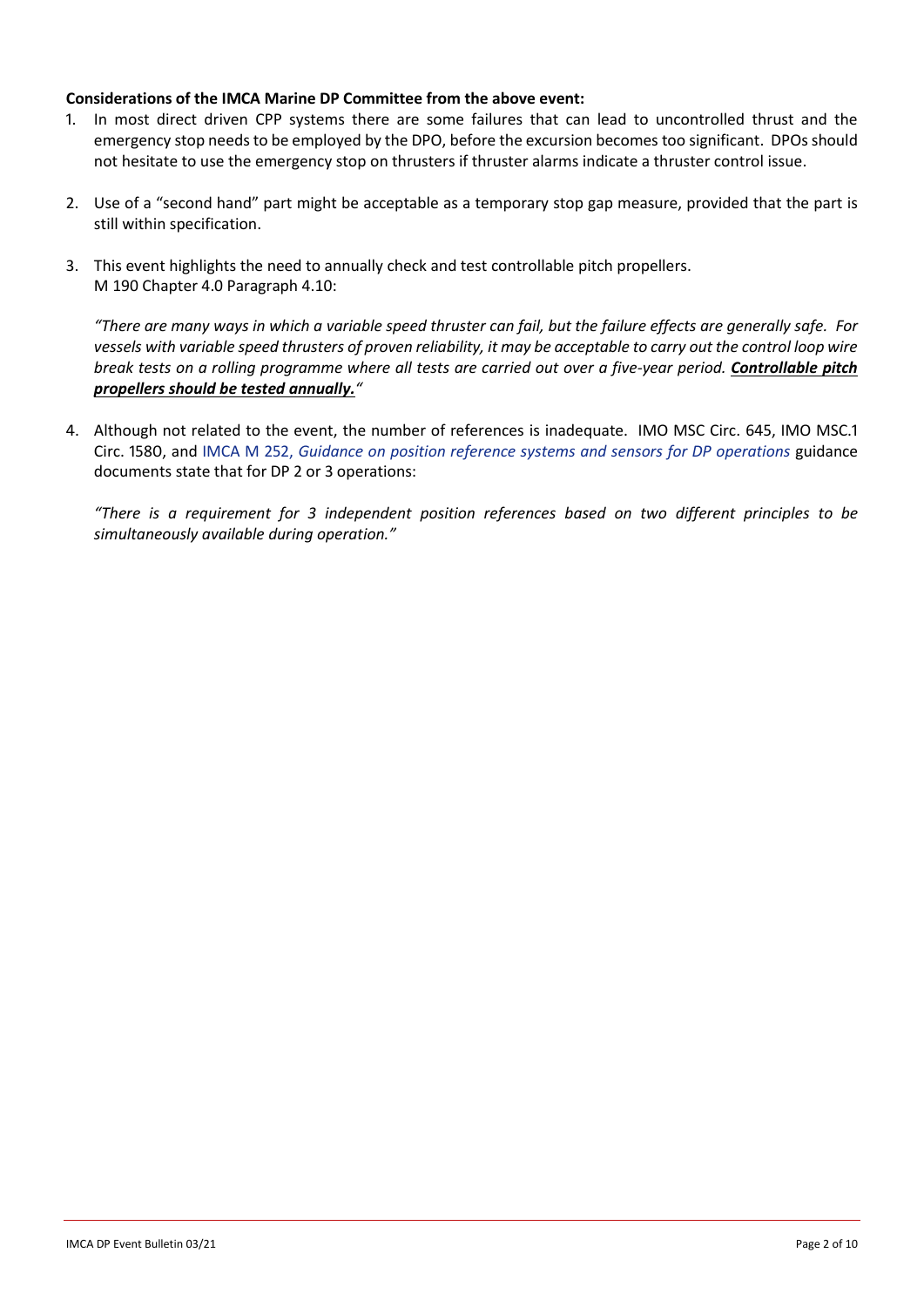# **2 Environment Causes DP Incident**



### **Comments from the report:**

The wind monopile is only equipped with a single landing point. Several DP setups were tested to define the optimal vessel heading and performance.

The capability of the DP System with the present set-up was not as expected during the W2W operation.

When the sea was on the beam of the vessel, earlier experience had shown that operating the aft azimuth thrusters in Bias was causing larger rolls of the vessel than when operating the aft azimuth thrusters in Variable mode. This applies for a significant wave height, Hs 2m and upwards, therefore variable DP control was selected.

Transfer of personnel was not permitted during the testing**.**

### **Considerations of the IMCA Marine DP Committee from the above event:**

- 1. Larger waves and wave trains are commonly reported to be the cause of excursions/loss of position, therefore this must be considered within the planning and the ASOG. Operating with beam seas (and drift on) should be avoided when this can be expected.
- 2. The selection of Bias mode always requires careful consideration, Bias mode may have reduced the push off, provided the azimuth thruster athwartship was thrusting into the weather.

IMCA M 220, *[Guidance on operational activity planning](https://www.imca-int.com/product/guidance-on-operational-activity-planning/)*, Chapter 3 provides guidance on developing an ASOG.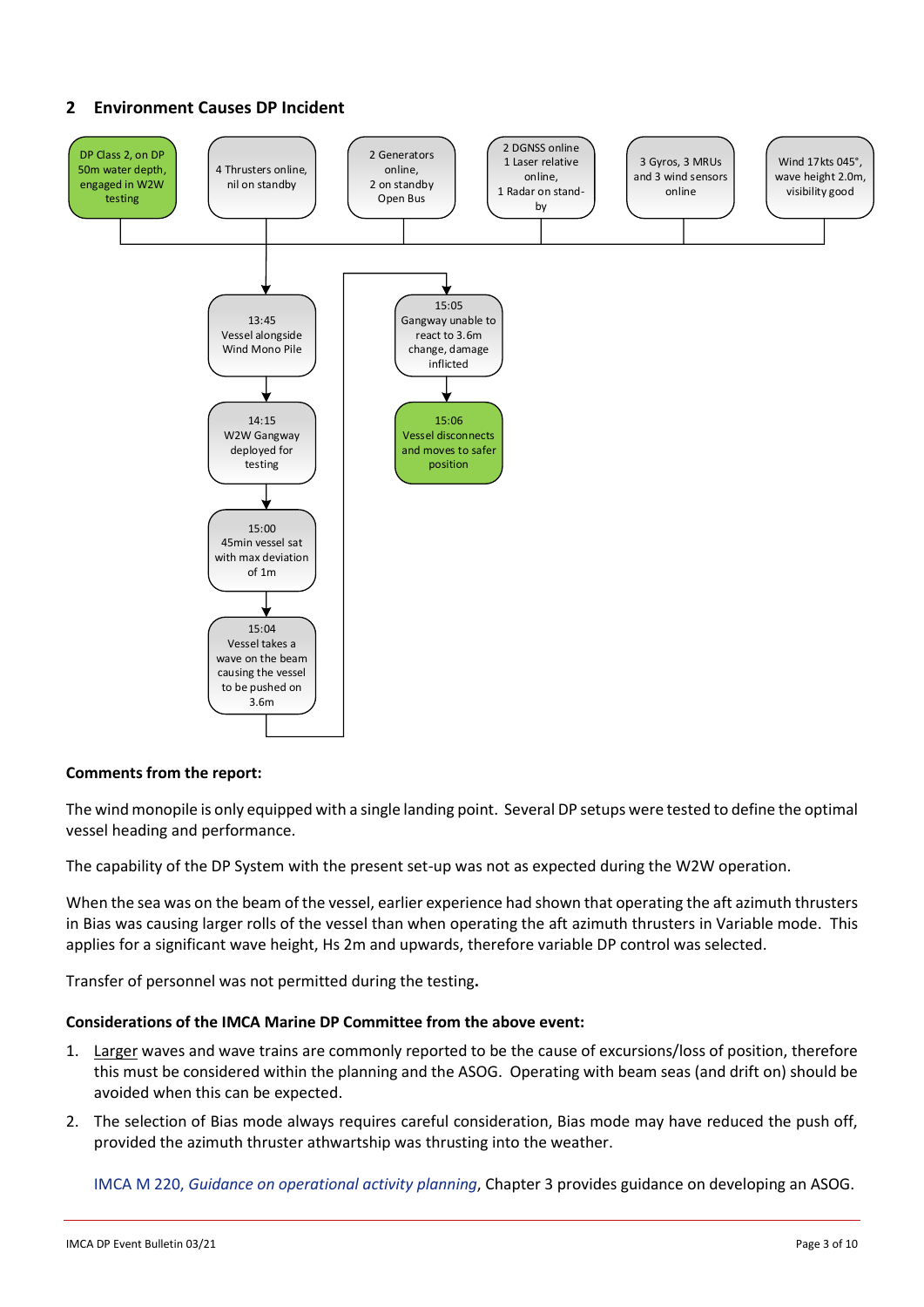## **3 DP2 Supply Vessel DP incident**

### **Case narrative:**

A DP2 supply vessel was sitting on stand-by outside a 500m zone of a gas platform awaiting orders for cargo operations. Whilst outside the 500m zone and on standby, the vessel closed the bustie and reduced to a single generator and three out of the five available thrusters. The vessel heading at the time was 185 degrees, the DP current was 0.8 knots - 290 degrees and the wind force was 30-40 knots - 180 degrees. Three thrusters were selected online and one of four generators were also online, the remaining three generators were ready and on standby. There was one single redundant group by virtue of a closed bustie and a single connected generator. Two DGNSS, 3 gyros, 3 VRS and 3 wind sensors were online and selected into DP Control.

Note that the vessel was upwind of the platform and in a 'Drift on' position. The area was difficult to find a safe drift off position due to location of several other platforms and sandbanks with shallow water.



**Figure 1 - Vessel on stand-by outside 500m Zone**

Whilst carrying out 'daily checks' on the running engine the engineers accidently activated the emergency stop, this resulted in an immediate blackout. The vessel started to drift towards the 500m Zone and it was observed that the wind speed was increasing. As shown in Fig 2 below.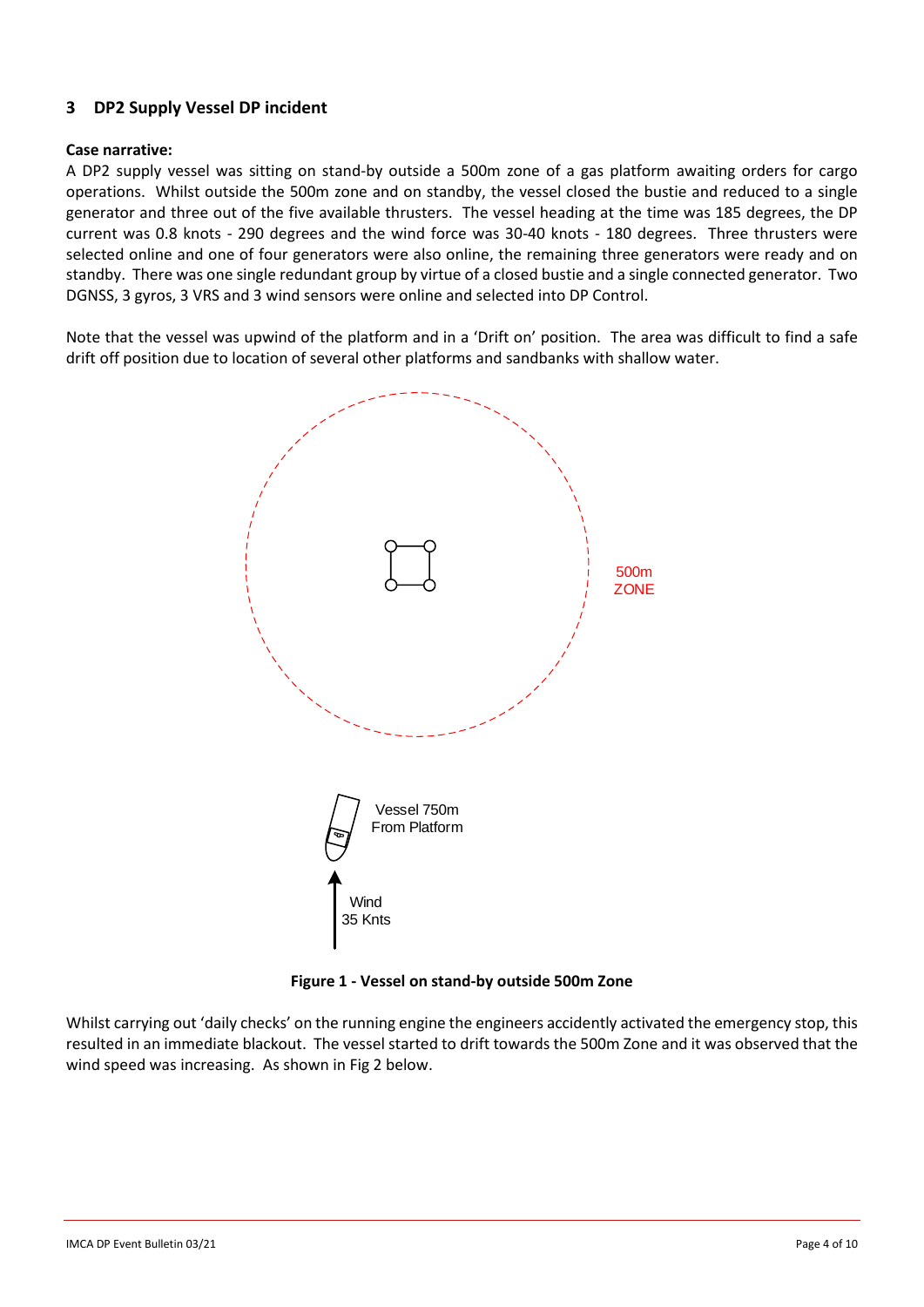

**Figure 2 - Direction of Drift**

As the vessel started to drift, the standby generators started and connected, however blackout recovery was a manual process that required re-setting of breakers and starting of critical machinery. As a precautionary measure an anchor was deployed that held the vessel until full manoeuvring control of the vessel could be gained. The anchor held the vessel 200m from the platform and once thrusters were back in control the vessel exited the 500m zone.

## **Causal Factors:**

Below is a list of causes that together led to the incident highlighted above:

- The vessel was configured in such a way that a single failure would exceed the Worst Case Failure Design Intent of the Vessel Task Appropriate Mode (TAM).
- It was assumed that because the vessel was outside the 500M zone situational awareness could be relaxed and TAM could be applied.
- A protection cover for the local emergency stop on the running connected generator was missing allowing for the inadvertent activation of the emergency stop.

### **The Lessons**

The following lessons can be taken from this incident:

1. Just because the work inside the 500m zone had stopped and the vessel could move to a 'safe' position outside the 500m zone does not mean that situational awareness can necessarily be relaxed. It was reported that in that location there were several other rigs, shallow water and sand banks. This would typically necessitate adhering to the ASOG as far as reasonably possible or adding to the ASOG. [IMCA M 220](https://www.imca-int.com/product/guidance-on-operational-activity-planning/) *Guidance on [operational activity planning](https://www.imca-int.com/product/guidance-on-operational-activity-planning/)*, Chapter 3 discusses CAM and TAM where TAM is described as: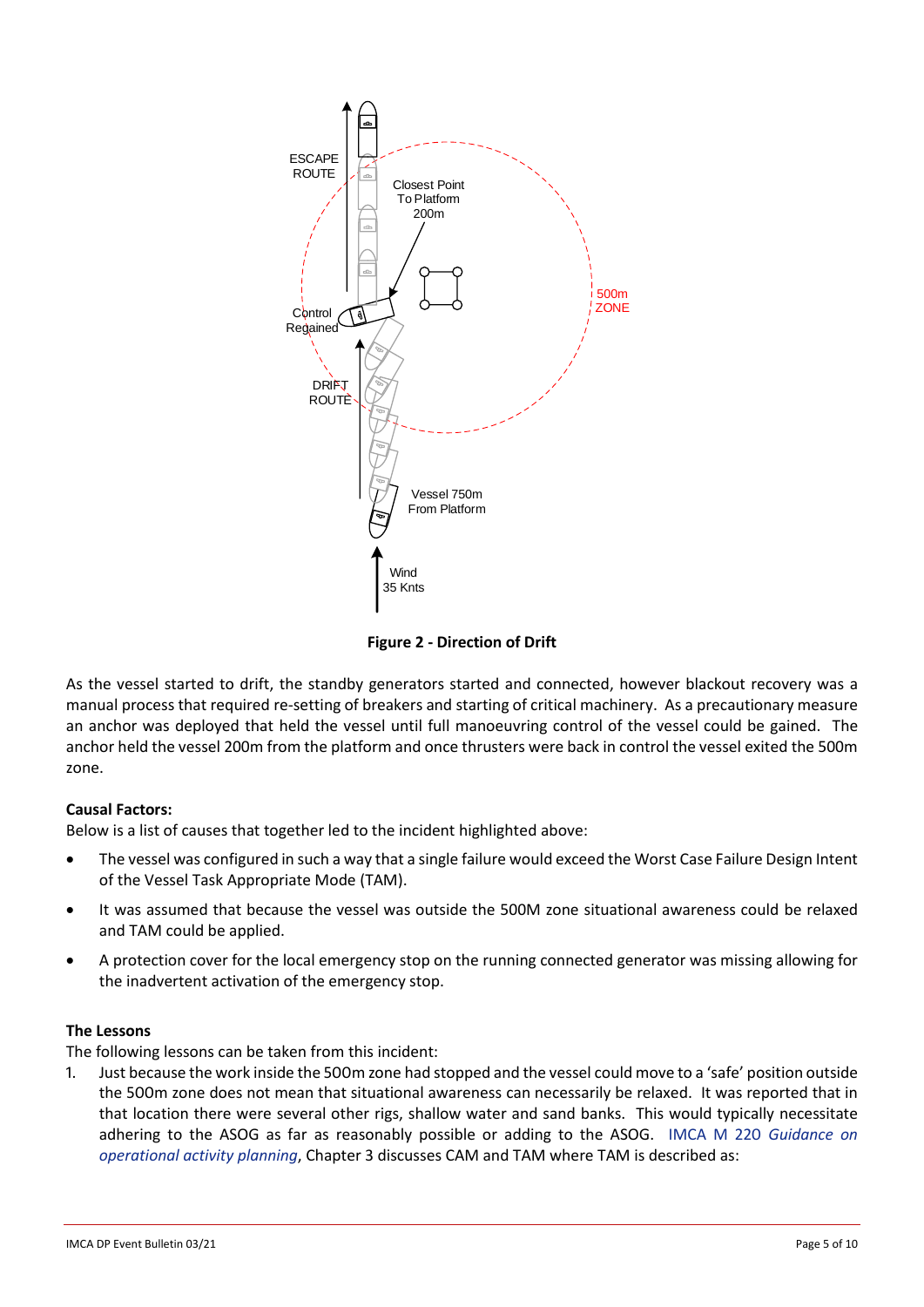*"A TAM is a risk-based operating mode in which the DP vessel may be set up and operated accepting that a failure has the potential to exceed the vessel's identified worst-case failure. Because of the variances of operational tasks and locations a vessel may have several task appropriate modes. A TAM may be applied where a thorough risk assessment has demonstrated that the consequences of exceeding the vessel's identified worst-case failure are acceptable*" **In this instance exceeding the vessels WCFDI was not acceptable**.

- 2. The missing E-Stop Cover The absence of the E-Stop protection should have been addressed, the purpose of the cover was to prevent such an action inadvertently. This action could have happened at any time whether or not the vessel was engaged in DP operational activities. This was not a malicious action, defects such as these need to be reported as soon as seen and rectified at the earliest opportunity. Experience has shown that an inexpensive plastic cover may save you many hours of anguish.
- 3. The ability of the vessel crew to respond to a blackout situation is crucial, live drills and touch drills along with regular discussions/workshops to familiarise the vessel staff on how to recover the vessel after such failure are essential. IMCA M 117 *[The Training & Experience of Key DP Personnel](https://www.imca-int.com/product/the-training-and-experience-of-key-dp-personnel/)*, gives guidance and expectations of the roles of Vessel Key DP personnel. IMCA regularly publishes examples for DP exercises and drills. These can be found at: <https://www.imca-int.com/dp-events/>
- 4. Contingency The vessel staff acted in deploying the anchor which did have the effect of holding the vessel from the platform, but it was unknown if there were any subsea structures that could have been damaged due to this action.
- 5. Working/Checking on a single connected generator should be avoided to reduce the likely hood of inadvertent shut-down.
- 6. The IMCA/NI CPD Learning app has an extensive learning module for IMCA M 220 Guidance on operational activity planning. Further details can be found at:<https://www.imca-int.com/certification/dp-operator-cpd/>
- 7. While the deployment of the anchor reduced the vessel's uncontrolled movement, the report did not discuss the consideration of underwater infrastructure for example, cables, structures and pipelines. It is therefore not clear if the vessel staff were aware or whether this detail was included in an ASOG.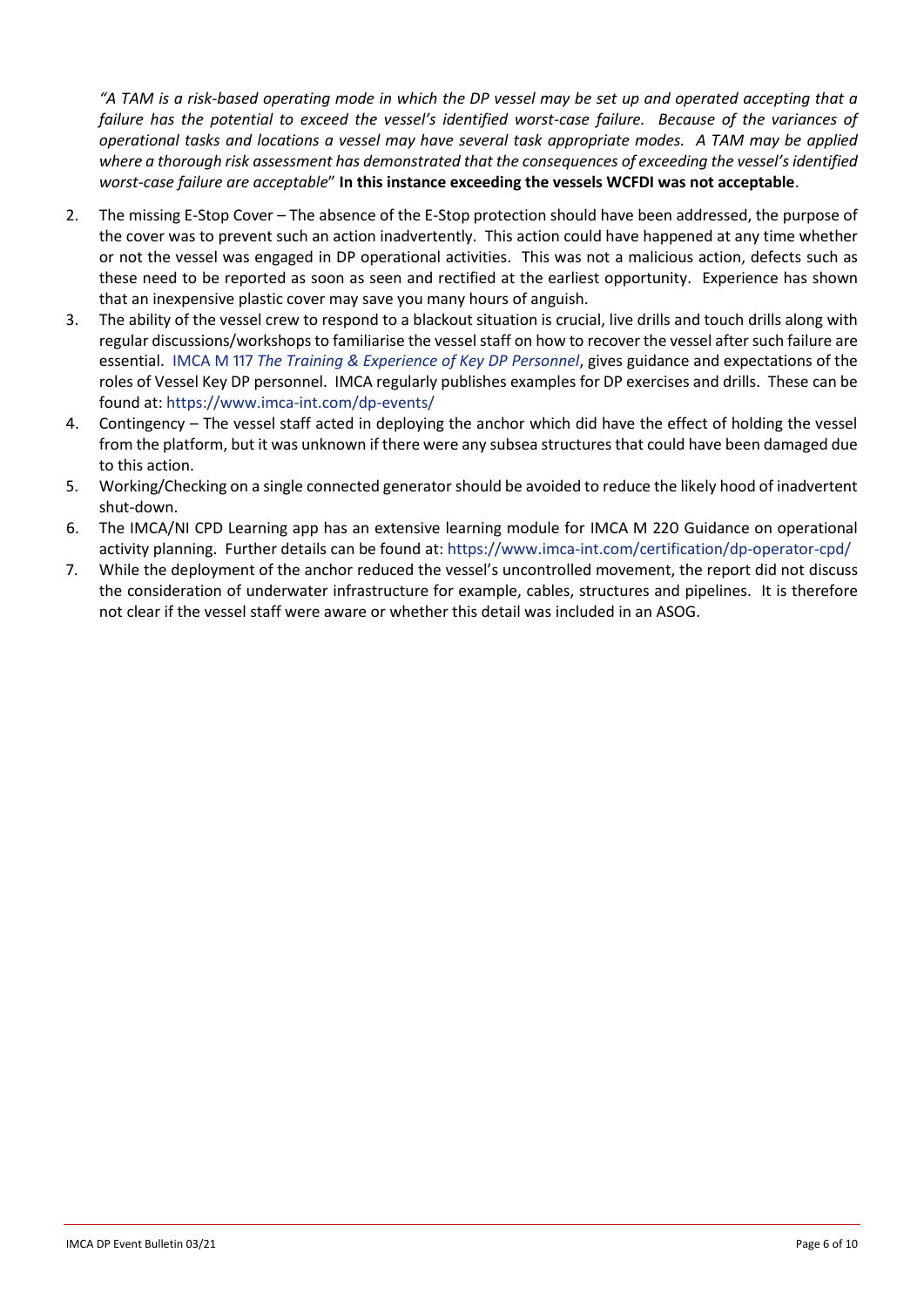### **4 DP Emergency Drill Scenario**

DP emergency drill scenarios are included to assist DP vessel management and DPOs / Engineers and ETOs to conduct DP drills onboard. The intent is that the template can be used on any DP vessel so specific details regarding the technical outcome are not included. The benefit from using this template is to monitor and learn from the human reactions of key DP personnel. It is also important that the crew are familiar with various DP system setups including their failure modes.

#### **Objective:**

To familiarise all vessel crew with what actions are required in order to recover the vessel into a controllable condition.

#### **Method:**

This test does not have to be a live test unless a safe manageable situation presents itself. A workshop should be conducted onboard.

- 1. Discuss what would be the first reaction upon blackout
	- How was the blackout triggered? This may change how the recovery is conducted.
	- What operations are being conducted?
	- Will personnel be directly at risk?
	- Are there still full communications?
	- Can operations be terminated?
- 2. Recovery ECR Restore Power
	- Is there a flow chart in the ECR that can be followed?
	- Will generators auto start and connect?
	- What machinery is locked out?
	- How are Generators and thrusters re-set are there any auxiliaries that require re-setting as part of start permissive?
- 3. Recovery Bridge Secure Vessel Position & Minimise Excursion
	- Where is the vessel drifting?
	- What coms remain live most important ECR-Bridge?
	- Is there a flow chart on the Bridge that can be followed?
	- What is required in order to start the thrusters?
	- Are thrusters automatically selected into DP Control or manually?
	- Is there a clear escape route?
- 4. Mission Personnel Prevent Uncontrolled Damage to Personnel, Environment and assets
	- Considerations as to how the mission personnel react to secure their equipment and communicate with Bridge.
	- How does the mission equipment react upon power up (Clamps/brakes etc.)

#### **Observations During Workshop:**

- 1. Is the DP emergency drill procedure being followed?
- 2. Are those individuals directly involved in the exercise reacting appropriately given their assigned duties?
- 3. Are those individuals indirectly involved reacting in an appropriate manner?
- 4. Is the degree of participation and diligence as expected?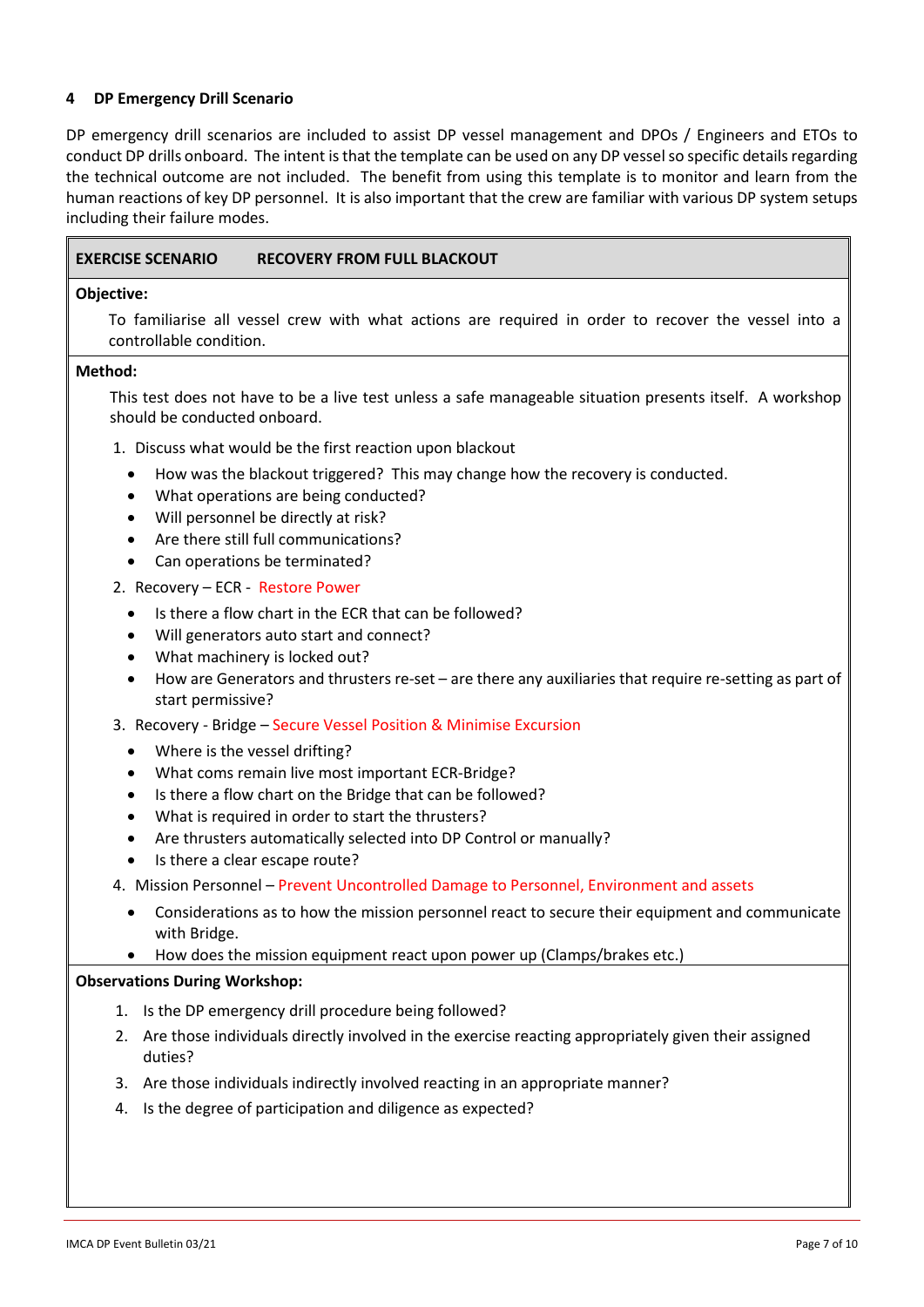## **EXERCISE SCENARIO RECOVERY FROM FULL BLACKOUT**

### **Discussion Points (Post exercise):**

Human Factors

- What are the potential risks due to "multi-tasking" during DP operations that may directly lead to the scenario outlined during this drill? (Examples include managing / monitoring deck operations, radio traffic, etc.)
- What are the potential risks due to distractions in the workspace (i.e., Bridge, Engine Room) that may directly lead to the scenario outlined during this drill? (Examples include routine maintenance procedures, social media, personnel interactions, etc.)
- Discuss the alternative actions/reactions that may occur in response to a similar scenario. Are there multiple paths to a successful resolution or is there a preferred solution? Why?
- Following a review of the simulated exercise and the vessel and crew's reaction, what different operator (Bridge and/or ECR) reaction(s) might be warranted if faced with a similar situation during operation?

Review of DPO and other key DP personnel reaction

 What potential gaps in the existing DP Familiarisation program have been highlighted as a result of the exercise?

What changes/revisions should be considered for the training and familiarisation procedures?

Review the applicable checklists (ASOG CAM/TAM/DP operations Manual/bridge and engine room checklists/ FMEA/DP Annual Trials programmes/etc.)

- What additional necessary actions and considerations should be addressed?
- What potential changes should be made to make the checklists more appropriate?
- What additional necessary operating conditions and parameters should be considered?
- What potential changes should be considered to make Decision Support Tools more applicable to the vessel and her equipment?
- How would these changes improve/affect the vessel's capabilities and limitations?

### **Conclusion:**

Based on the results of the exercise and related discussions before and after, any suggestions for follow up including any corrective actions deemed appropriate should be accurately detailed and managed to close out.

Handling of power system failures in the correct manner requires knowledge of the DP specific critical equipment required for vessel control, how the DP system reacts to multiple failures and alarms and the human intervention required if necessary to ensure station keeping. Items to consider include:

- Awareness of the power system segregation (following the redundant groups)
- DP system reaction to multiple failures
- Mission equipment reaction to power loss and power up
- Appropriateness of communication
- Training requirements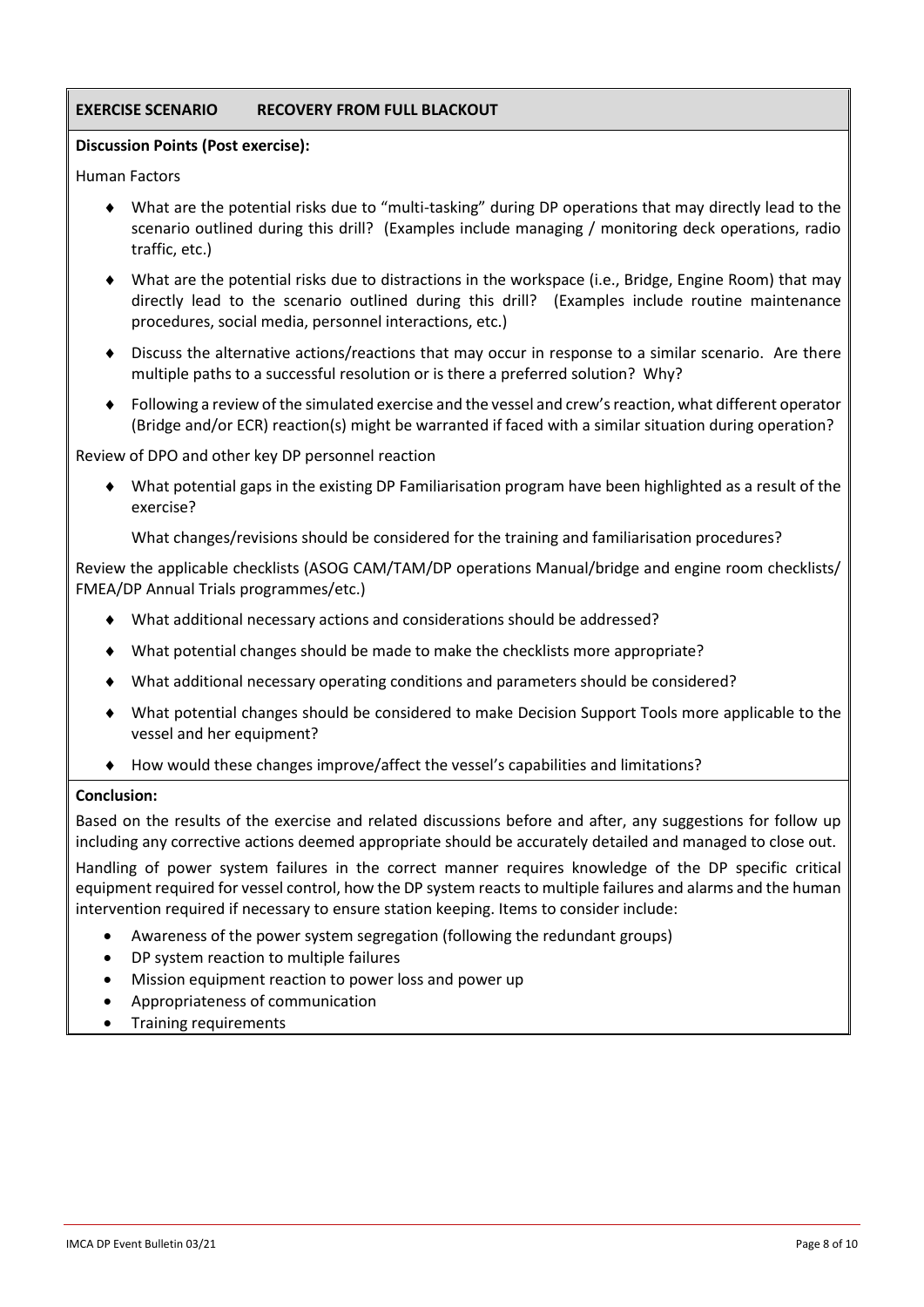### **5 News in Brief**

Did you know? If you are employed by an IMCA member company then you can individually register on the website using your company domain email address and have direct access to the members area including all guidance and publications, so, if you have a Bridge, ECR or Rank email onboard your vessels then the vessel staff can have that direct access.

#### **Nautical Institute (NI) and IMCA CPD App**

The NI and IMCA Continuous Professional Development (CPD) app seeks to address the 'Human' element during DP Station Keeping incidents by drawing attention to the support tools as set out in IMCA M 220 Operational Activity Planning. As can be seen in case study 3 above, understanding of CAM & TAM, along with when and where it is applied, would have prevented such an occurrence from happening.

The CPD app is available to all and is relevant to all vessel Key DP Personnel, which includes the vessels technical staff. Module 2 will be available from September 2021 which looks at PRS use, DP Documentation, Capability Plots, FMEA & FMEA Proving Trials and DP Station Keeping Events. The App is available from the NI [Alexis Platform:](Alexis%20Platform:%20https:/www.nialexisplatform.org/certification/dynamic-positioning/dynamic-positioning-operators-cpd-app/)  [https://www.nialexisplatform.org/certification/dynamic-positioning/dynamic-positioning-operators-cpd-app/](Alexis%20Platform:%20https:/www.nialexisplatform.org/certification/dynamic-positioning/dynamic-positioning-operators-cpd-app/)

#### **Station Keeping Events STATS:**

The information below is a snapshot of the DP Station Keeping events to date for 2021, IMCA has a new DP reporting form that you might want to consider for your vessels, it is available on the IMCA web site [\(or here\)](https://www.imca-int.com/dp-events-and-incidents/) and the reports can be forwarded to [dpreports@imca-int.com](mailto:dpreports@imca-int.com)